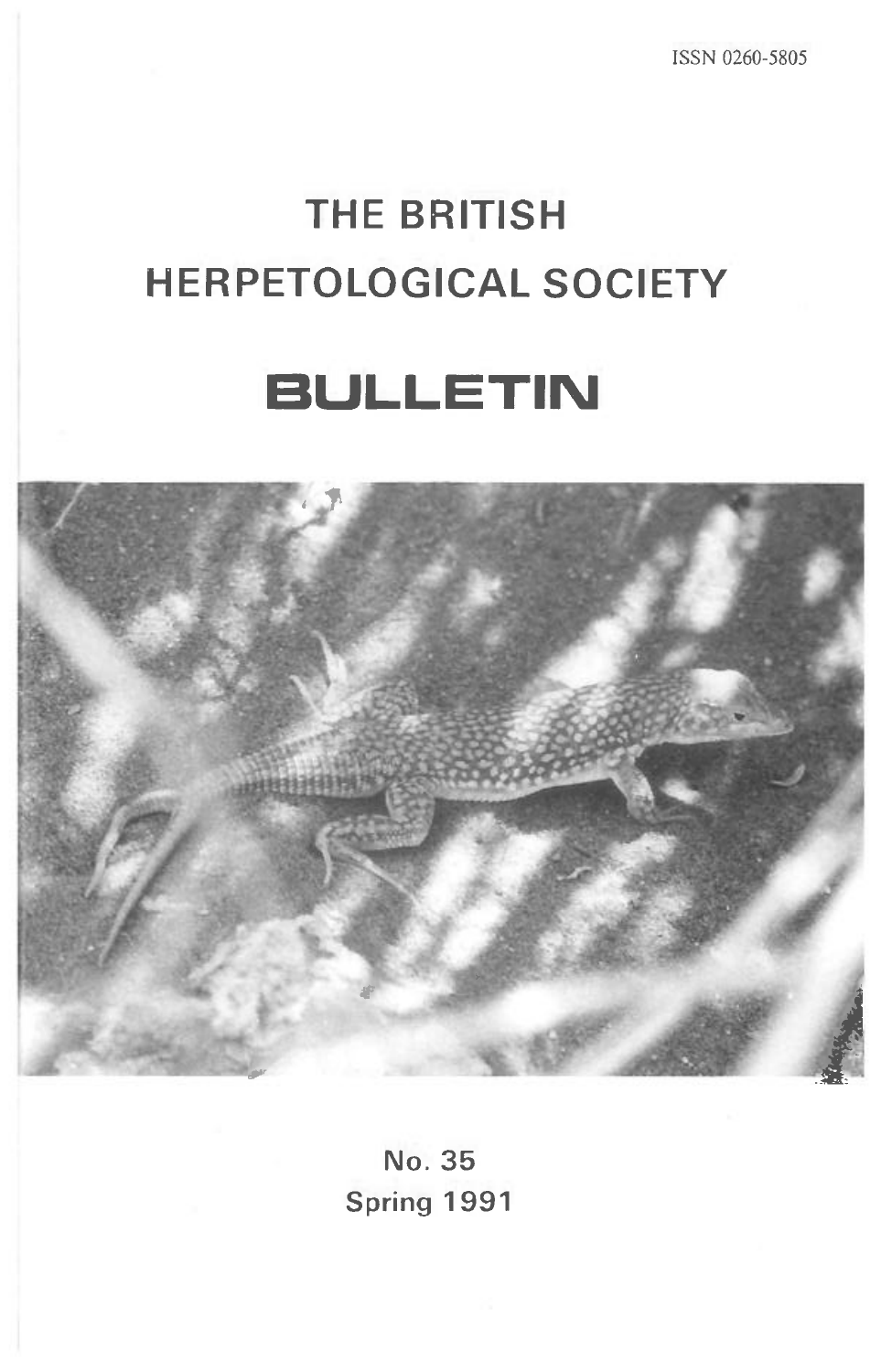## **A NOTE ON THE REPTILES OF THE NAMIB DESERT J.L. CLOUDSLEY-THOMPSON**

## *Department of Biology (Meda war Building), University College London, Gower Street, London WCIE 6BT*

The reptile fauna of Namibia is unusually interesting for two reasons. First, there are numerous endemic species and, secondly, many of these are well adapted to life in arid conditions. The age of the Namib desert is not known for certain: it might be more than 130 million or, possibly, less than 10 million years old. But the climate has probably remained fairly stable over the past 5 million years, so there has been plenty of time for natural selection to exert its influence on the herpetofauna of the region. The weather is mild, compared with that of most other deserts, on account of the upwelling of the cold Benguela Current which flows northwards from the Antarctic along the coast of south-western Africa. The mean annual temperature at Gobabeb (100km S.E. of Walvis Bay) in the central Namib Desert is 21.1°C; the mean annual minimum is 12.8°C; and the mean annual maximum is 29.5°C. The average annual rainfall is less than 28mm.

Although virtually rainless, the Namib Desert has a rich fauna that depends for food ultimately upon wind-blown detritus, and obtains moisture from the fogs engendered by the Benguela Current. Precipitating fog occurs at Gobabeb on an average of 40 days per year, and the relative humidity ranges from about 10%, when the dust-laden 'berg' winds blow from the East, to 100% when fog-laden winds blow inland from the coast. The fauna includes about 60 species of lizards, 33 species of snakes, and five tortoises or turtles — there are also 8 species of frogs. This compares with some 80 species of mammals (including gemsbok, springbok, zebra and baboons), 75 species of birds (including ostriches, sandgrouse and larks), over 100 species of beetles, 90 of spiders, 32 of Solifugae, and 21 species of scorpions.

One of the most common lizards of the dunes to the south of Gobabeb is the day-active, sand-diving, *Aporosaura anchietae.* The fork-tailed specimen illustrated (see front cover) was photographed at Sossusvlei in' November 1989, among the largest sand dunes in the world — said to reach heights of 300m or more. *A.anchietae* can disappear beneath the surface of the dunes with surprising speed. It is well known for its habit of raising diagonally opposite feet from the hot sand in rapid succession. An omnivore, *A.anchietae* supplements its diet of insects with the seeds of *Trianthema hereroensis,* selected from the wind-blown detritus which accumulates at the base of the dune slip-faces. *T.hereroensis is* a perennial dunes plant, adapted to absorb fog moisture directly through its leaves. *A.anchietae* also makes use of the fog, drinking up to 12% of its body weight from drips condensing on vegetation or on the dune sand. This water is stored in its enlarged bladder.

Not all Namib Desert lizards are opportunistic feeders: *Meroles cuneirostris,* another sanddiving species, is exclusively insectivorous. On the gravel plans to the North of the dry Kuiseb River bed, *Meroles suborbitalis* replaces *M.cuneirostris* and *M.reticulata,* while *Mabuya variegata*  and *Chondrodacytlus angulifer* are also found. Species restricted to the river bed, which floods only in years when there is heavy rain in the Khomas Hochland inland, include *Zygaspis quadrifons, Mabuya capensis* and M. *occidentalis.* The terrestrial chameleon *Chamaeleo namaquensis (Plate 1) is* restricted to the dunes, as is the translucent nocturnal gecko *Palmatogecko rangei.* The latter has webbed feet enabling it to run on, and dig deep burrows into, the compact sand of the dune slopes, where it shelters during the day. The large *Pachydactylus bibroni* (Plate 2) of the river bed is also nocturnal. *P. laevigatus* and *Lygodactylus capensis* occur in the same locality, while three species of rock gecko, *Rhoptropus afer, R.bamardi*  and *R.bradfieldi* are common on the gravel plain. In the early evening, a chorus of barking geckos can be heard: *Pteropus kochi is* found in the river bed, and is joined by *P. carpi*  and *P. garrulus in* the plains to the North.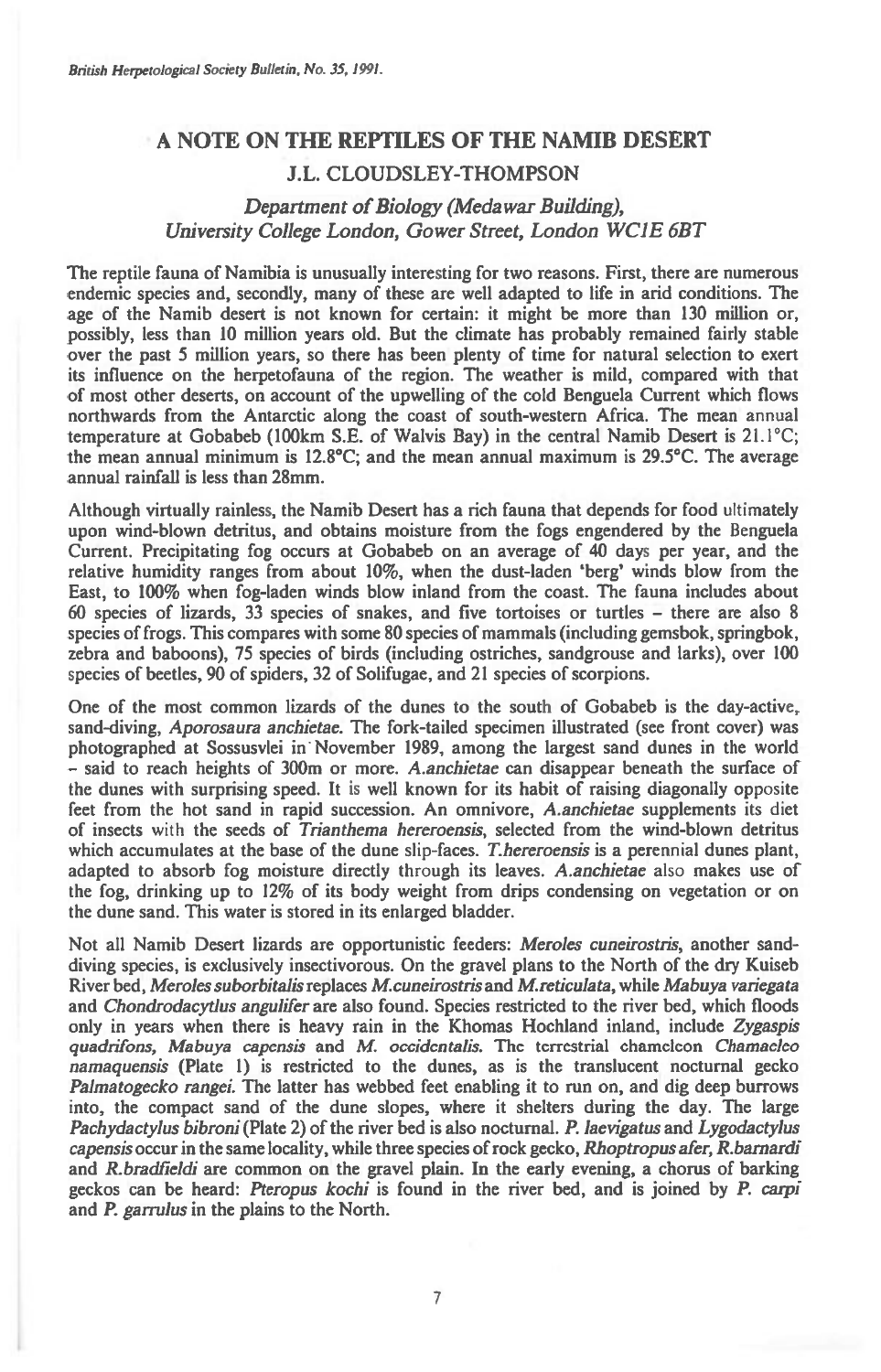**Snakes, naturally, are much less conspicuous than lizards. Burrowing worm-snakes,**  *Leptotyphlops occidentalis* **and** *L.scutiformis,* **occur on the gravel plain, where the horned addeir** *Bitis caudalis* **(Plate 3),** *Psammophis notostictis* **and** *Rhamphiophis (±Dipsina) multimaculatus* **are also recorded. Characteristic of the dunes are side-winding vipers,** *Bids peringueyi,* **and back-fanged whip snakes,** *Psammophis leightoni —* **looking like shoots among clumps of dune grass. The puff adder** *Bids arietans* **and the spitting cobra** *Naja nigricollis*  **are also reported to be encountered occasionally in the Kuiseb River bed.** 

**The Namib Desert is characterized by numerous plant and animals species specially adapted to the harsh and unrelenting environments of sand, rock, or clay. Among vertebrates, certain lizards best illustrate these unique adaptations, by their anatomical modifications for sand swimming which, coupled with small size, enable them to shuttle between sunshine and shelter, and to escape from hungry predators.** 

**Warmest thanks are due to Dr Mary Seely, Director, Desert Ecological Research Unit of Namibia and to the Directorate of Nature Conservation for permission to work in the Namib-Naukluft National Park. The expense of my visit was subsidised by a Leverhulme Emeritus Fellowship for which I am most grateful.** 



Plate I *Chamaeleo namaquensis*